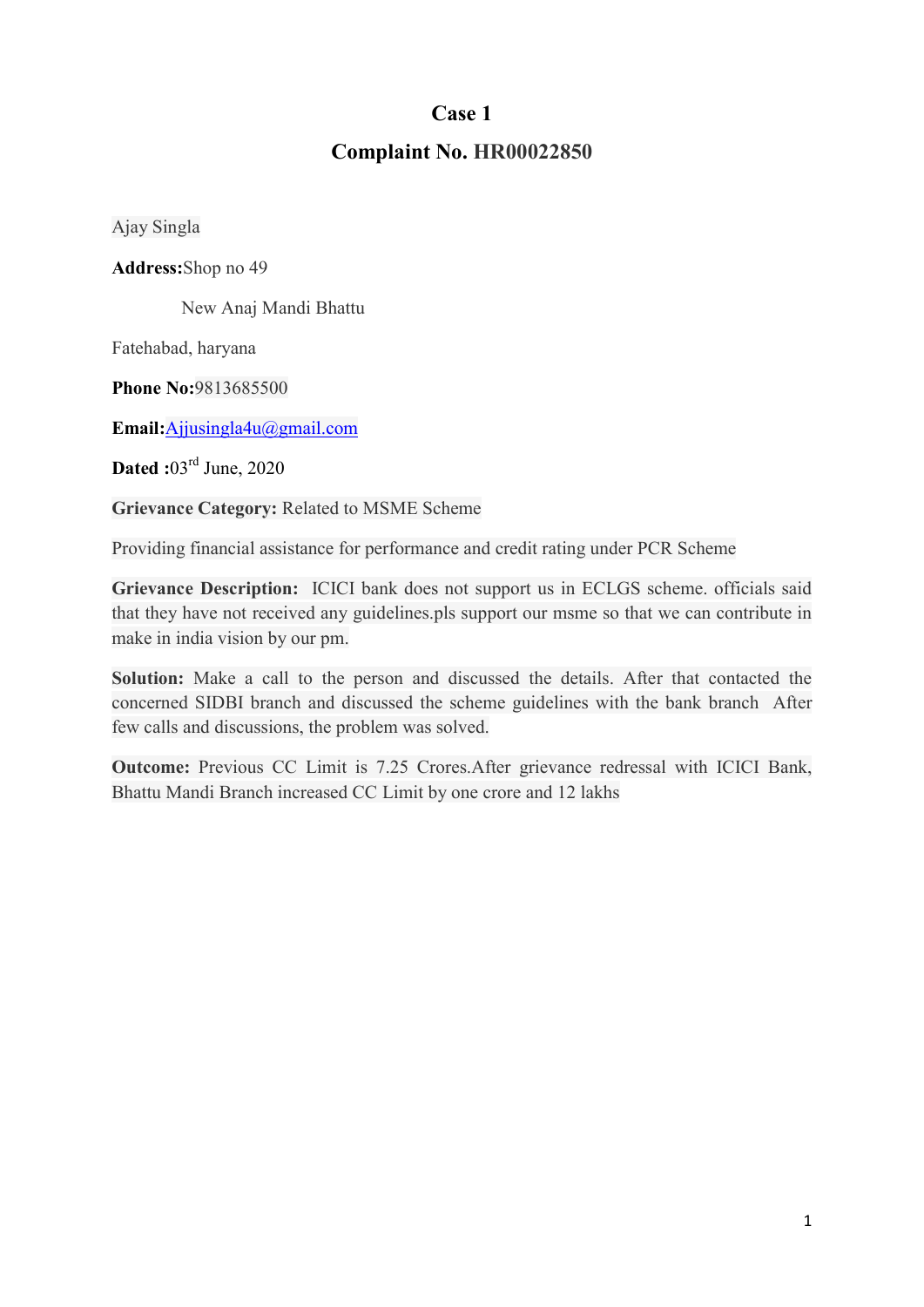# Complaint No. HR00038924

M/s Uttam Seeds,

Address:Ramesh Kumar Bansal

Pragati Complex, 4th Mile stone ,Sisra Road Hisar

Hissar

Phone No: 9416050798

Email:uttamseeds1992@gmail.com

**Dated :**  $29^{th}$  Sep 2020-10-07

Grievance Category: Definition of MSMEs / UAM or Udyam Registration related Issues

Grievance Description: I want to submit form of UAM but Point no. 20 and 21 regarding WDV Value of Plant and Machinery and Turnover does not filled automatically while we have filed our Income Tax Return for f.y 2018-19. Please give solution.

Solution: Make a call to the person and explained step wise step procedure to him.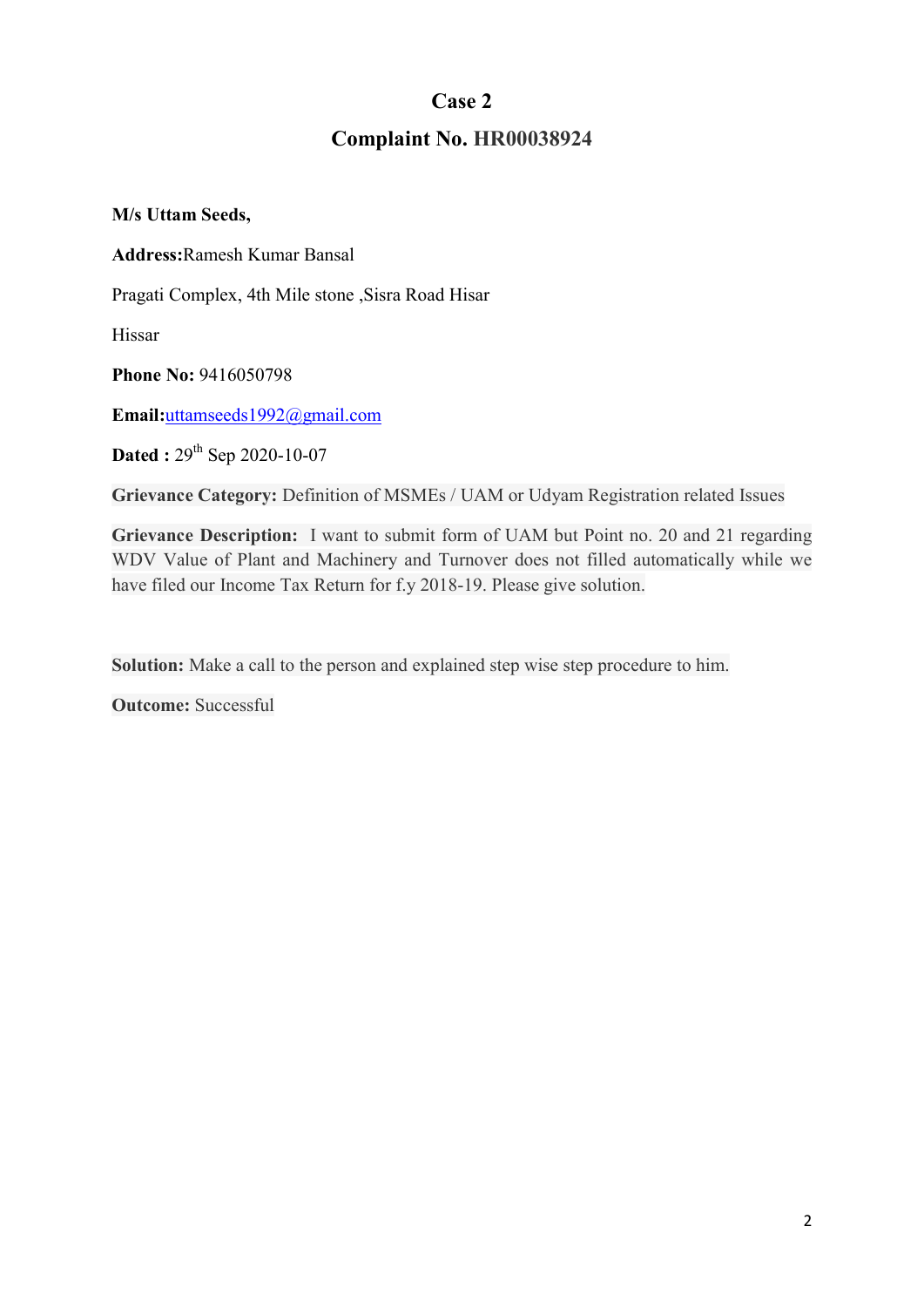## Complaint No. HR00038880

NIRBHAY PUNDIR

### Address: NIRBHAY PUNDIR

339 MODEL TOWN

CIRCULAR ROAD

Ambala

Phone No:9953919787

Email: pundir\_nirbhay@yahoo.com

Dated :  $28^{th}$  Sep 2020

Grievance Category: Definition of MSMEs / UAM or Udyam Registration related Issues

Grievance Description:Reference Number is UDYAM-HR-01-0000444

I have not received udyam certificate till date

Solution: Make a call to the person and checked the details whether it is generating or not. After that telephonically instructed him to open the site and print the certificate through the website. It was not successful due to wrong link opened. Then explained step wise step procedure to him and sent screenshots.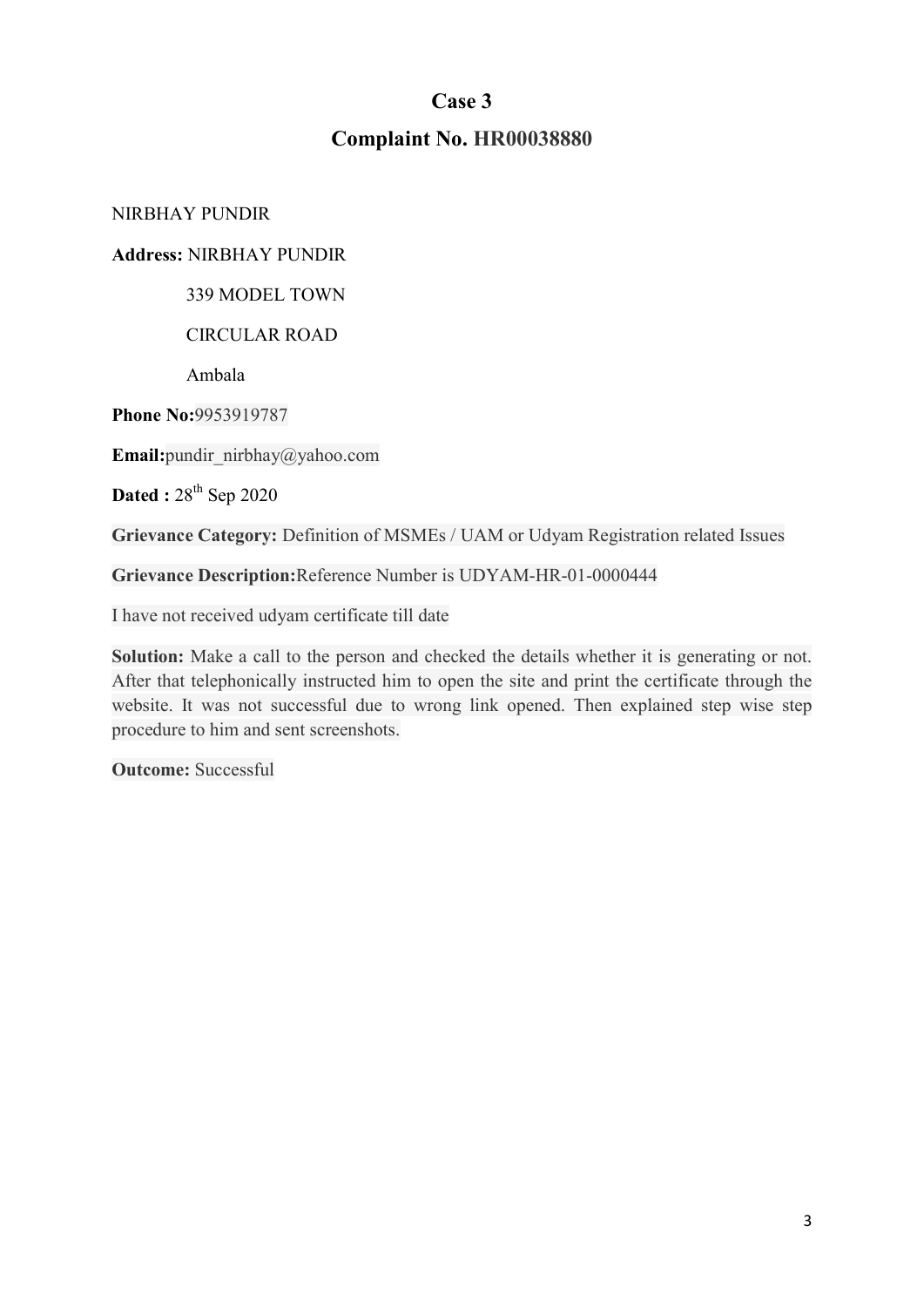## Complaint No. HR00027220

#### Meena Enterprises

Address: MEENA RANI

Village & P.O. Kalsana,

Tel. Shahabad Markanda

Distt. Kurukshetra, Haryana

Phone No:8295839667

Email:sdigpal191@gmail.com

Dated : 23rd June, 2020

Grievance Category:Related to MSME-DI

Grievance Description Issue regarding Bank loan under PMEGP for Bee-Keeping

### Problem statement:

निवेदन है कि प्रधानमंत्री रोजगार सजन कार्यक्रम जो सक्ष्म लघ एवं मध्यम उद्योग मंत्रालय भारत सरकार द्वारा कार्यान्वित किया जाता है के तहत मैं मीना रानी वाइफ ऑफ) हरदीप सिंह गांव व डाकखाना कलसाना जिला करुक्षेत्र हरियाणा ने 27-8- 2019 को मधमक्खी पालन के लिए ₹2000000 का प्रस्ताव ऑनलाइन जमा किया था जो 29-8-2019 को जिलाधिकारी कुरुक्षेत्र की अध्यक्षता में हुई DLTFC मीटिंग में Rs1000000 का प्रस्ताव स्वीकार करके पंजाब नेशनल बैंक पीओ नगला तहसील शाहबाद मारकंडा चौक जिला कुरुक्षेत्र को भेजा गया था

हम प्रबंधक महोदय एवं फील्ड ऑफिसर से लॉकडाउन से पहले बार-बार मिलते रहे उन्होंने कहा कि आप हमें कोई सिक्योरिटी दें कोई प्रॉपर्टी मॉर्गेज करवाएं हमने कहा हमारे पास कोई प्रॉपर्टी और सिक्योरिटी मोरगेज करवाने के लिए नहीं है

प्रबंधक महोदय एवं फील्ड अफसर ने कहा कि फिर तो हम इसमे से आपका एक या दो लाख के प्रस्ताव को ही स्वीकार कर सकते हैं

हमने प्रबंधक महोदय फील्ड अफसर से बार-बार कहा एक या दो लाख के प्रस्ताव से कि हमारा कार्य नहीं चलेगा

हमने प्रबंधक महोदय एवं फील्ड अफसर को यह भी बताया कि भारत सरकार द्वारा ₹1000000 तक के लोन तक के लिए गारंटी लेने का या कोई प्रॉपर्टी मॉर्गेज करने का कोई प्रावधान नहीं है इसकी गारंटी खुद भारत सरकार द्वारा दी जाती है लेकिन वह नहीं माने और उन्होंने हमारा प्रस्ताव तकनीकी एवं आर्थिक आधार पर ऑनलाइन रिजेक्ट कर दिया

भारत सरकार द्वारा समाधान

1-आर्थिक आधार प्रॉपर्टी सिक्योरिटी मोरगेज की गारंटी तो भारत सरकार लेती है

2-तकनीकी योग्यता की जांच जिलाधिकारी कुरुक्षेत्र की अध्यक्षता में हुई DLTFC की मीटिंग में सभी विषयों से संबंधित 15-16 व्यक्तियों के सामने मधुमक्खी पालन व्यवसाय से संबंधित सभी सवाल जवाब होने के बाद हमारा प्रस्ताव रु 20 लाख के बजाय रु 1000000 का पास हुआ था

रिजेक्ट करने के बाद भी हम प्रबंधक महोदय एवं फील्ड ऑफिसर पंजाब नेशनल बैंक से बार-बार मिलते रहे और वह हर बार यही बात कहते रहे कि हम इसमे से आपका 1-2 लाख का ही मधमक्खी पालन का प्रस्ताव स्वीकार कर सकते हैं

हम मना करते रहे कि इससे हमारा काम नहीं चलेगा

पता नहीं इस प्रस्ताव में से ही एक या दो लाख के प्रस्ताव मंजूर करने पर उनकी आर्थिक एवं तकनीकी समस्या कैसे दर हो जाती थी

प्रबंधक महोदय एवं फील्ड ऑफिसर से बार बार मिलने के बाद थकहार कर परेशान और निराश होकर 12-5-2020 को माननीय प्रधानमंत्री जी भारत माननीय सक्ष्म लघ एवं उद्योग मंत्री जी भारत माननीय मुख्यमंत्री जी हरियाणा और अग्रणी बैंक कार्यालय पंजाब नेशनल बैंक करुक्षेत्र को पत्र लिखकर अपनी समस्या बताई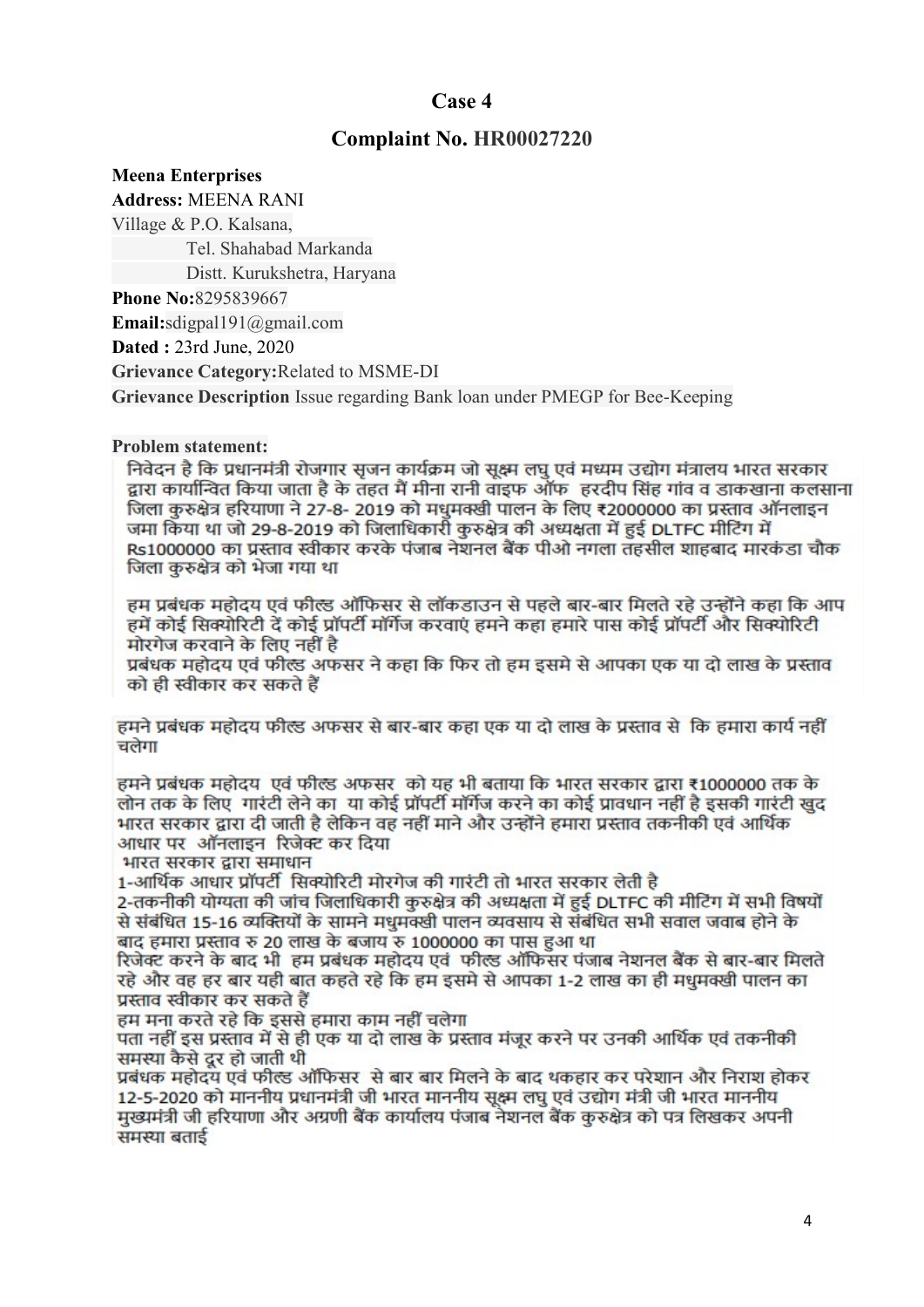उसके बाद दोबारा हम 8-6-2020 को संबंधित बैंक की शाखा में गए और प्रबंधक महोदय ने कहा कि हमारी ऊपर भी बात हुई थी और हम आपका मधमक्खी पालन का प्रस्ताव स्वीकार करने को तैयार हैं आप इसे दोबारा बैंक में भिजवाये हमने खादी एवं ग्रामोद्योग आयोग अंबाला के यहां 10-6-2020 को मेल आईडी <u>kvicamb@rediffmail.com</u> पर हमारे प्रस्ताव को दोबारा वापसी बैंक में भेजने की प्रार्थना की खादी एवं ग्रामोद्योग आयोग ने कहा कि आपका प्रस्ताव तकनीकी एवं आर्थिक आधार पर ऑनलाइन रिजेक्ट किया हुआ है या तो वे इस रिमार्क को हटाए और प्रस्ताव अपने आप बैंक में दोबारा पहुंच जाएगा क्योंकि आर्थिक एवं तकनीकी समस्याओं का समाधान भारत सरकार द्वारा क्या किया गया है ,प्रस्ताव जिलाधिकारी कुरुक्षेत्र की अध्यक्षता में हुई 15-16 व्यक्तियों की मीटिंग में साक्षात्कार के बाद पास किया गया था 1000000 रुपए तक के प्रस्ताव की गारंटी भारत सरकार द्वारा दी जाती है

या फिर बैक हमें लिखकर दें कि हम इस प्रस्ताव को स्वीकार करने को तैयार हैं फिर हम आपके इसी मधमक्खी पालन के प्रस्ताव को दोबारा बैंक में भेजें देगे

उसी दिन हम प्रबंधक पंजाब नेशनल बैंक से मिले उन्होंने कहा कि कल Field ofiicer आएंगे उनसे बात करके मैं बताता हं

हमने 11-6-2020 को प्रबंधक महोदय से फोन किया उन्होंने कहा कि मैं मेल पर हेड ऑफिस भेज कर बात करता हं आप सोमवार 15-6-2020को मिलना

हम 15 6 2020 सोमवार को बैंक गए प्रबंधक महोदय छुट्टी पर होने के कारण नहीं मिली हमने 16 6 2020 को प्रबंधक महोदय से मिले उन्होंने कहा कि अभी हेड ऑफिस से मेल का कोई जवाब नहीं आया है मैं दोबारा मेल करता हूं आप एक-दो दिन बाद मिलना

हमने दो दिन बाद फिर 18/6/2020 पंजाब नेशनल बैंक के क्षेत्राधिकारी से फोन पर वार्ता की उन्होंने कहा कि आप 20 6 2020 दिन शनिवार को ब्रांच में आकर मिलना

कोविड 2019 के कारण सोशल डिस्टेंसिंग के नियमो को ध्यान में रखते हुए 20/6/2020 को field officer Punjab National Bank से दो तीन बार फोन किया लेकिन उन्होंने नहीं उठाया

Solution:We discussed the whole matter with complainant and came to know that he needs appx 10 lacs to start Bee Keeping. We write a letter to the LDM, Kurukshetra and concerned coordinator of the bank branch and all the formalities got completed from the applicant.

Ultimately a loan of 10 lacs was sanctioned to him and now he is successfully running his business.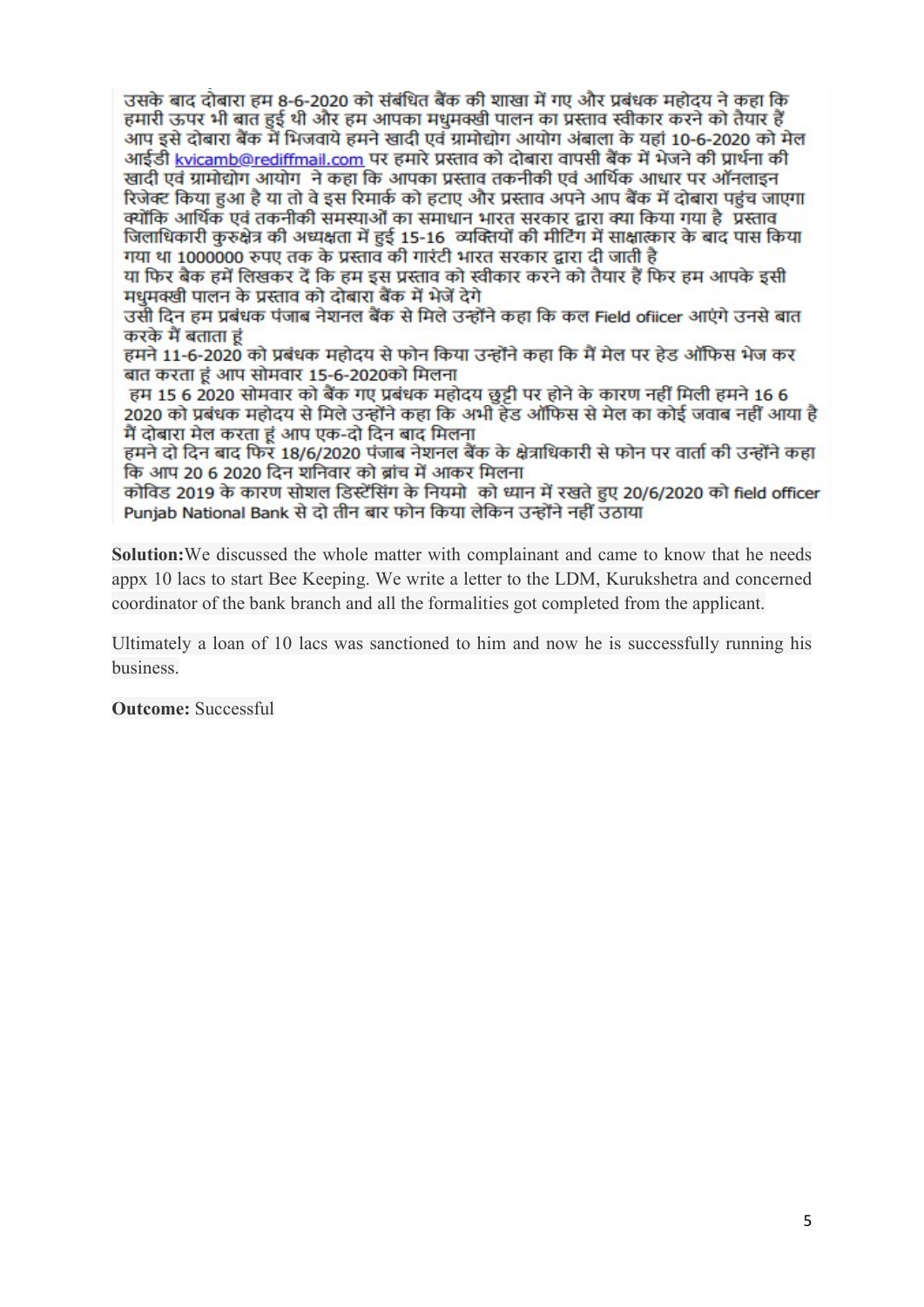## Complaint No. HR00038834

Name of Entrepreneur:GOURAV LAMBA

Address:MAHAVIR CHOWK,

STATION ROAD, KHERA MOHALLA

YAMUNA NAGAR, HARYANA 135001.

Phone No:9729941112

Email:HEERALAMBA1411@GMAIL.COM

Dated :  $26^{th}$  Sep 2020

Grievance Category:Related to MSME Scheme

Grievance Description: I have filed udhyogaadhar registration form but did not get the certificate . Given below is the screenshot saved after filling the application. Application date is 16 aug 2020.

Solution: Make a call to the person and checked the details whether it is generating or not. After that telephonically instructed him to open the site and print the certificate through the website. Then explained step wise step procedure to him and sent screenshots.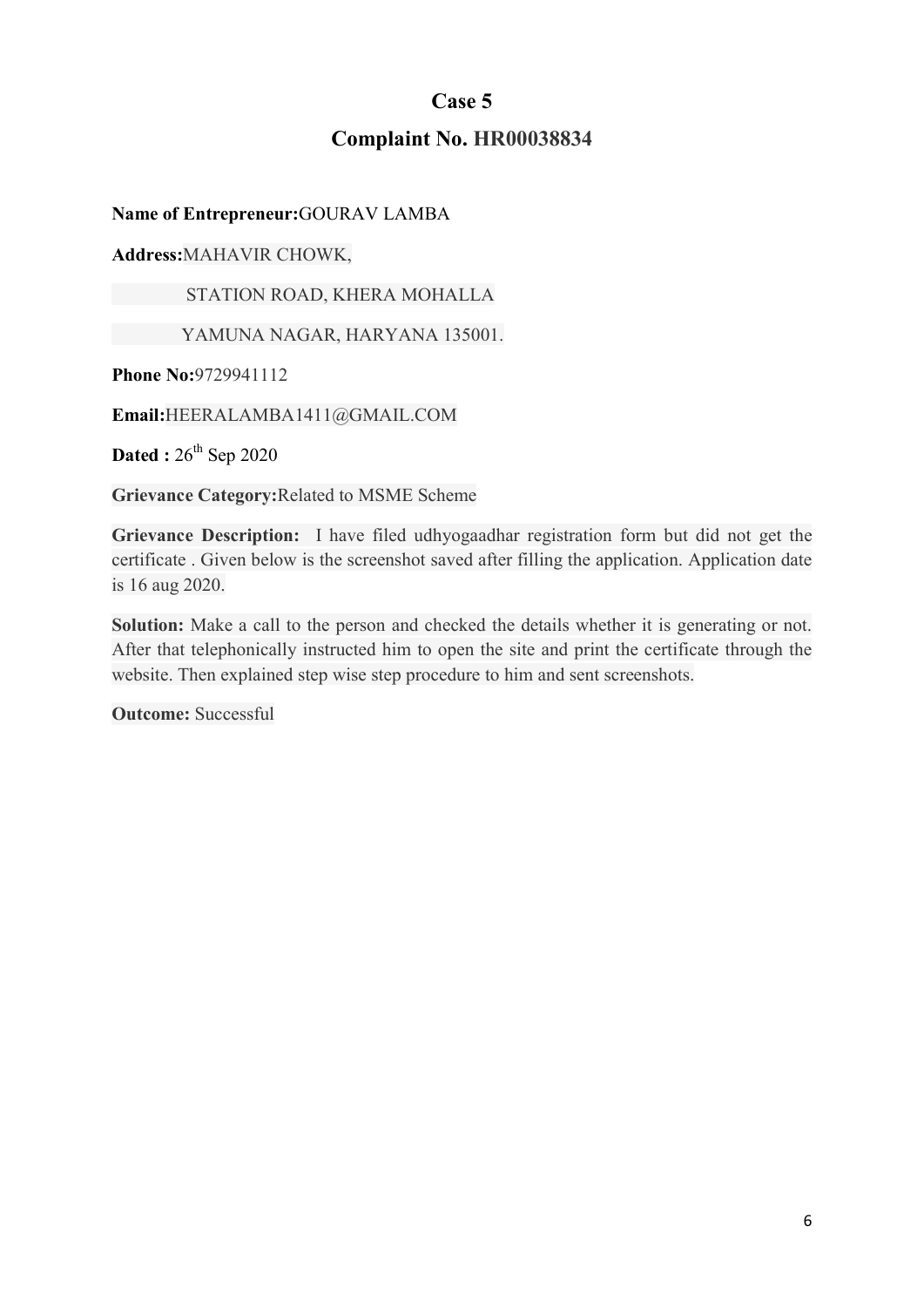### Complaint No. HR00030865

#### Name of Entrepreneur:Sandeep

Address:Sonepat, Haryana

Phone No:9050372371

Email:SDAHIYA2195@GMAIL.COM

Dated : $14<sup>th</sup>$  July, 2020

Grievance Category:Other

Grievance Description: I have applied for registration and I run the milk dairy and not need to get registration under GST law and I do not have any registration of GST.

My application status showing you are not registered and not able to download certificate from portal. please tell me how can I register my firm under Udyam registration portal. Please tell me status as soon as possible. I will be thankful to you.

Solution: Contacted the person telephonically. He was not registered for Udyam Registration due to being less educated . The person was guided through the process as well as he was asking about the loan schemes. He was told about the PMEGP, MUDRA yojna and guided how to apply for the loan. The person has got Udyam registration now.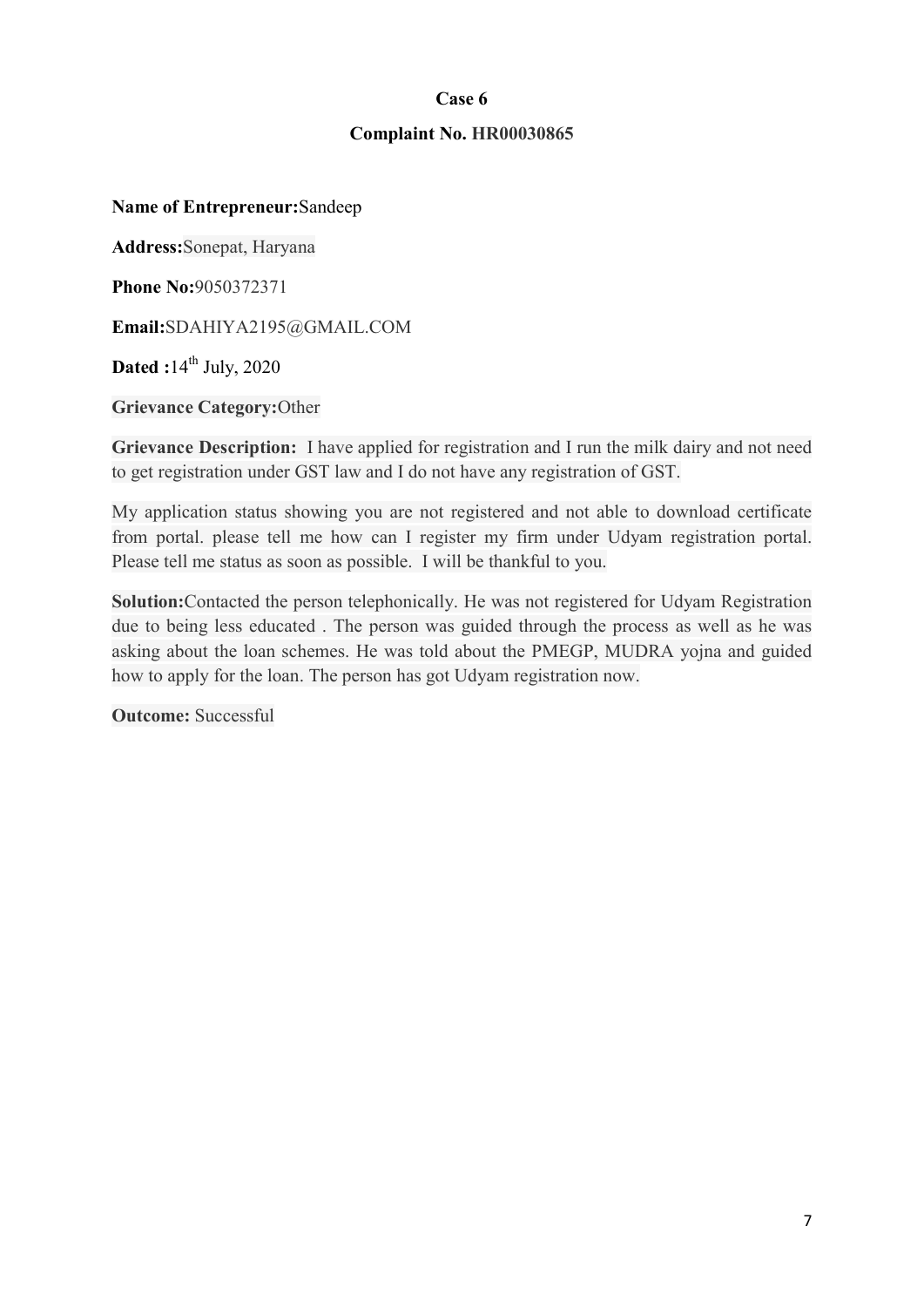### Complaint No. HR00029428

### Name of Entrepreneur:SURENDER KUMAR

## Address:CSC MAHALAXMI PHOTOSTAT AND BOOK SHOP

TALWARA ROAD ELLENABAD, Sirsa Pin- 125102

**Phone No:**9050991220

Email:surender.gajraj@yahoo.com

### Dated : 07.07.2020

Grievance Category:Related to MSME Scheme

Grievance Description:My UAM no. HR17D0008211 show not register in MSME portal. Please solve this problem.

Solution:Contacted the person telephonically. He was not able to print the udyam certificate even after one month of registration. He was asked to send the screen shots. Through screen shot, it was found that some updations are required to the information. The person was guided through the process but he could not print the certificate. So he was asked for the mobile number and OTP. His information was filled in according to the field. Ultimately the certificate was printed.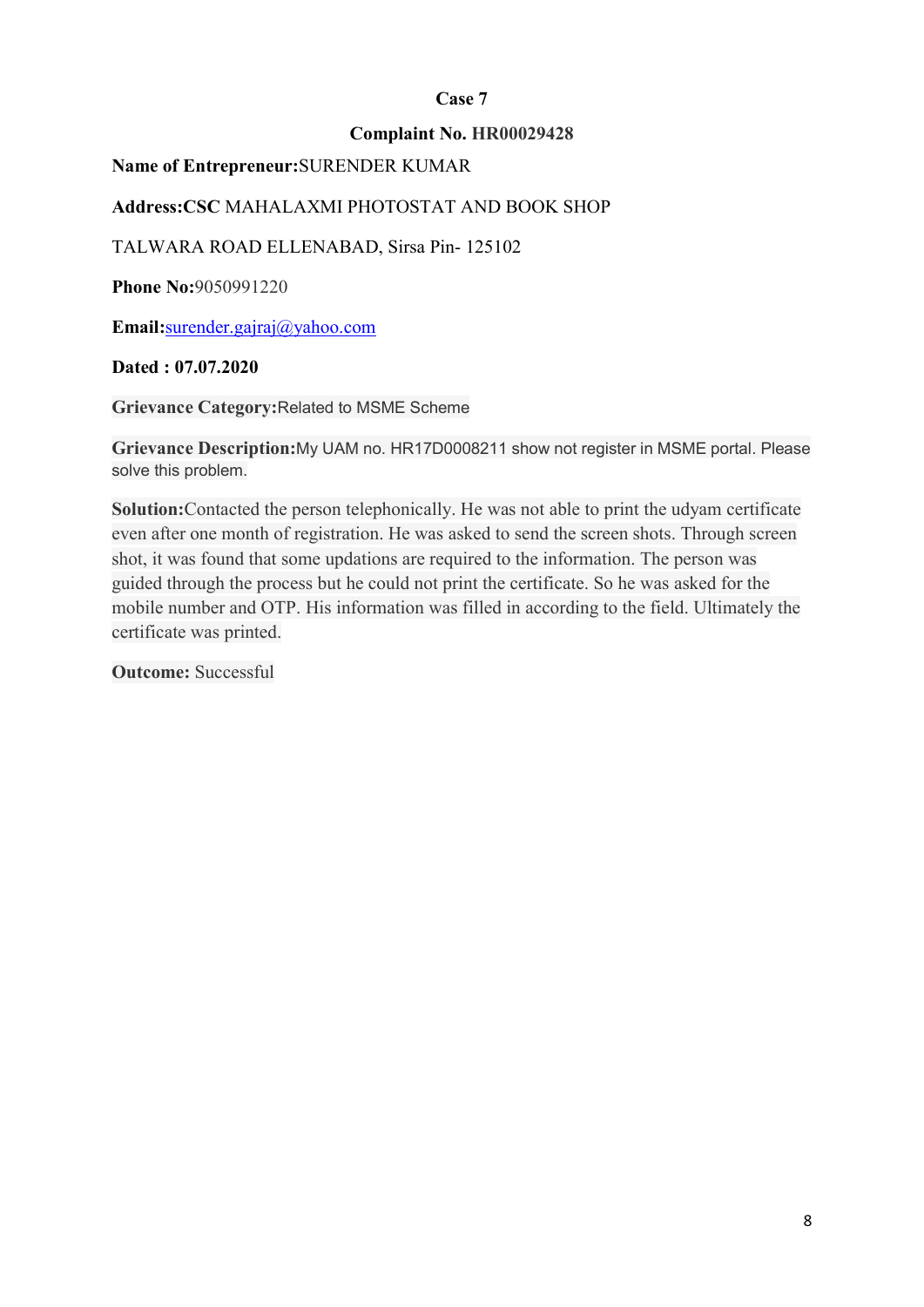### Complaint No. HR00029176

Name of Entrepreneur: Mayank Gupta

Address: 1411, sector 9, Ambala

**Phone No: 9796000051** 

Email:mayankguptaandco@outlook.com

### Dated : 06.07.2020

Grievance Category: Other

Grievance Description: I have applied for MSME registration of my firm in the name of Pardeep Sharma Associates on Udyam registration portal. My registration no UDYAM-HR-01-0000006.

I need to check the status of my application and unable to check the same on website. Kindly let me know the process of the same.

Solution: Contacted the person telephonically. He was not able to print the udyam certificate.

He was updated about the status. After waiting for few days, the certificate was printed.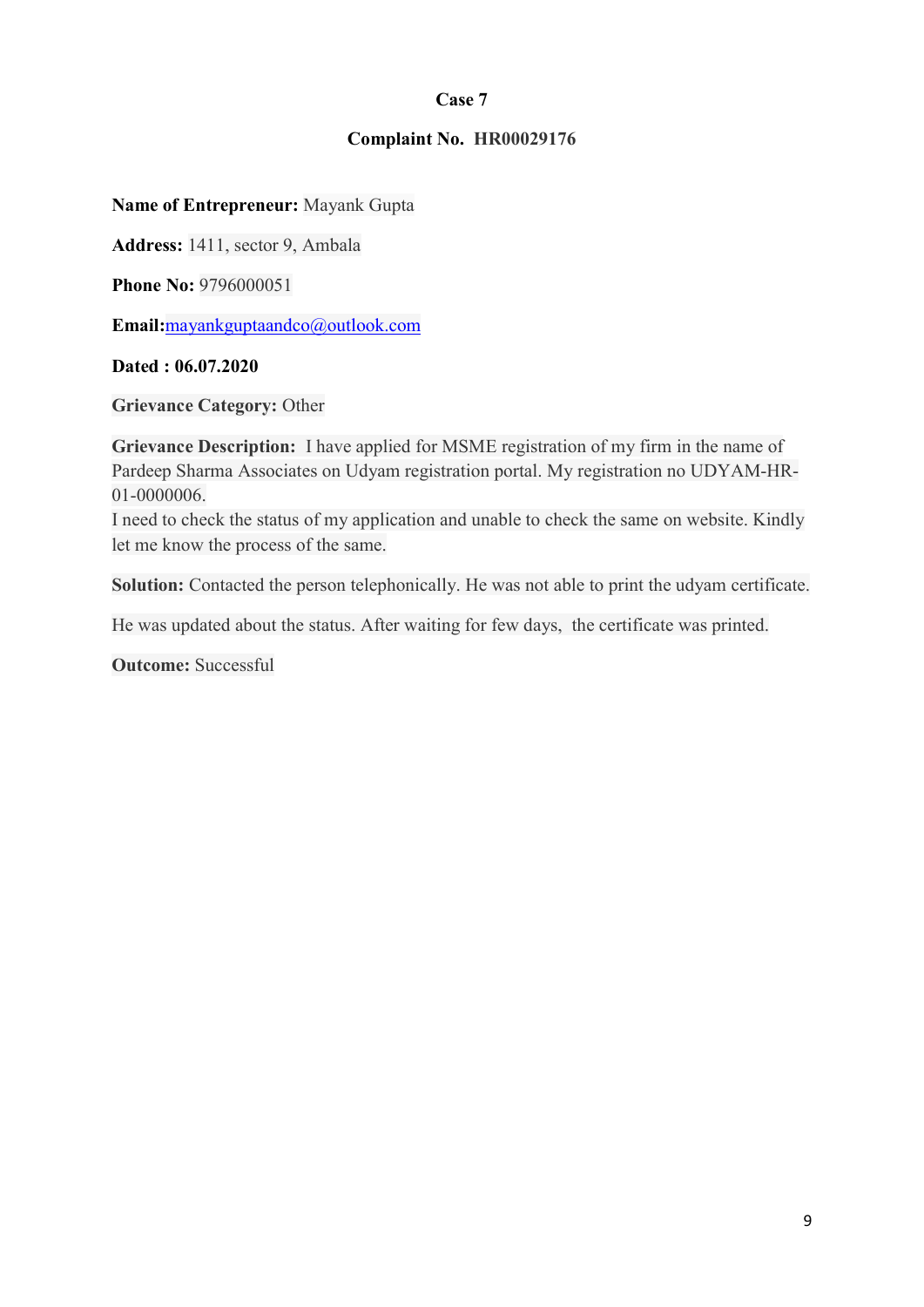### Complaint No. HR00029170

#### Name of Entrepreneur: Santosh Kumar

Address: Plot no-148,MIE,Part- A,Bahadurgarh(HR)-124507

Phone No: 9311283880

Email:udyoghari@gmail.com

### Dated : 06.07.2020

Grievance Category: Other

Grievance Description: I am unable to Print online my Udyog Aadhar certificate Udyog Aadhar Memorandum. Plz help us

Solution: Contacted the person telephonically. He was not able to print the Udyog aadhaar.

Link was shared with him to print the Udyog aadhaar. He was also guided to apply for Udyam certificate. After waiting for few days, the certificate was printed.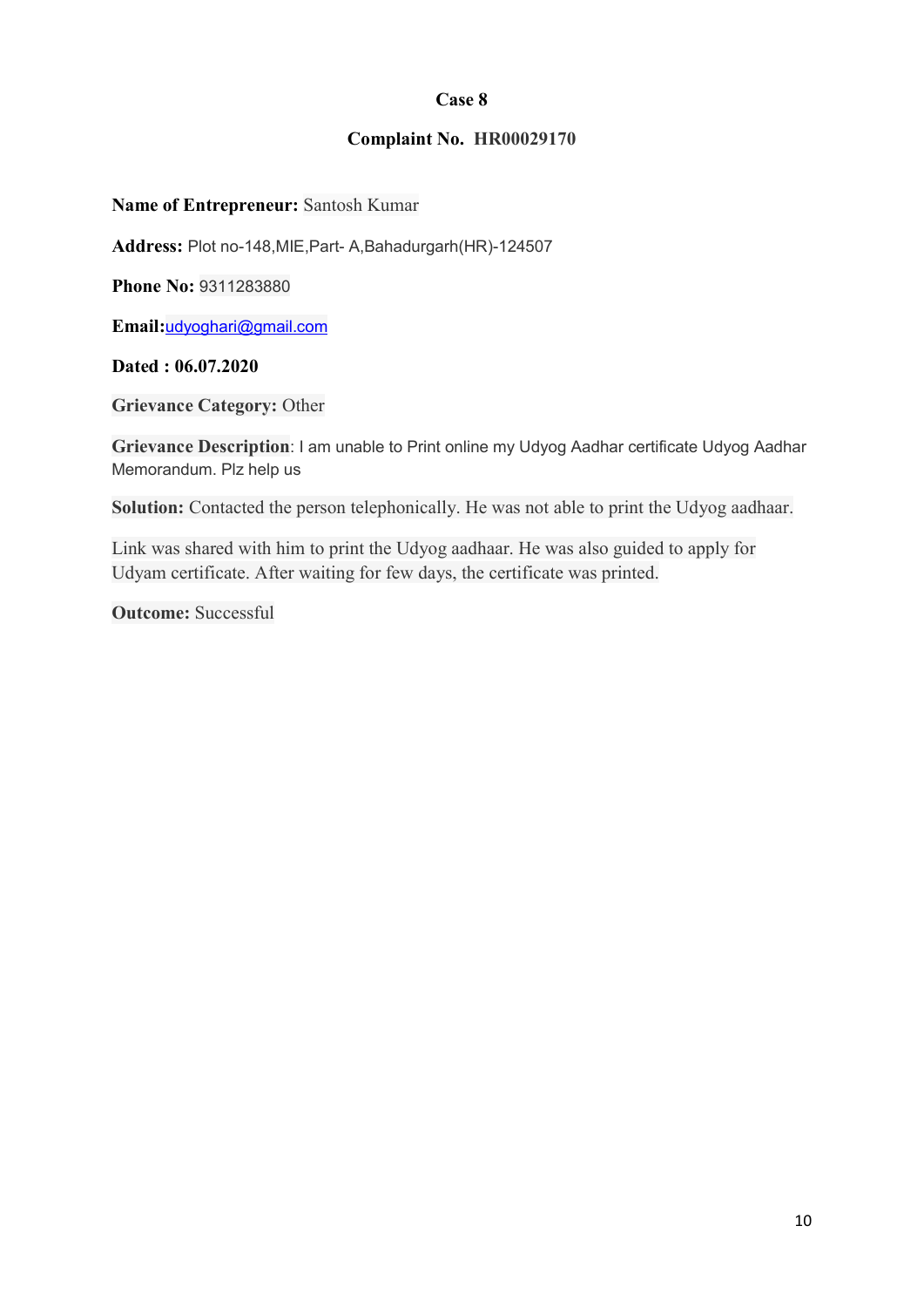## Complaint No.: Email received from champions  $@g$ ov.in, dated  $26<sup>th</sup>$  Sep, 2020

Name of Entrepreneur: A. K. Gupta Address: Plot no-72, HSIIDC, Industrial Estate, Ambala cant-133006 Phone No: 9992112879 Email: sesvrla@gmail.com Dated :26.09.2020 Grievance Category: Other Grievance Description :

Sub: Exemption from Construction for 02 years to our Small MSME Unit at IGC (Saha),enabling generation of much more employment, GST & Income Tax.

- 1. Covid- 19 and high recessions prevailing since long, can affect Liquidity and Closure of our exiting operating unit at 72 HSIIDC, Ambala Cantt, IfI do heavy investment in Construction / Plant & Machinery at Expansion unit at HSIIDC, IGC Saha (Ambala).
- 2.I, therefore, seek Exemption from Construction, at IGC Saha for another two (02) years, so that existing unit do not get closed and Employment (32 persons), High GST, Income Tax do not get reduced to zero.

 Please allow us special exemption to complete the project at IGC Saha, by 2023 and / or 2024 without any late fees / penalty.

Solution: Contacted the person telephonically to know the problem in detail and talked to General Manager, HSIIDC discussed the problem in detail.

Outcome:As per Office order Endst no : HSIIDC: Estate: 2020 /1013, dated 30.10.2020, The BOD/ HSIIDC in its 366<sup>th</sup> meeting held on 16.10 2020 has approved one year general extension without charging any fee for project completion, to existing such allottees (Industrial, Residential, Grouphousing, Technology parks, Commercial/ Institutional plots/ sites & other C& H properties) of HSIIDC whose stipulated/ extended period for project implementation/ completion has expired/ expires after 31.12.2019. The allottees have been issued RLAs during the period 01.01.2020 to 16.10.2020 shall also be entitled for this one year General extension. The extension fee already paid will not be refunded.

All the Estate managers of HSIIDC shall take note of the above, bring the same to the notice of all the concerned allottees and display this office order on the notice board(s) in respective field offices.